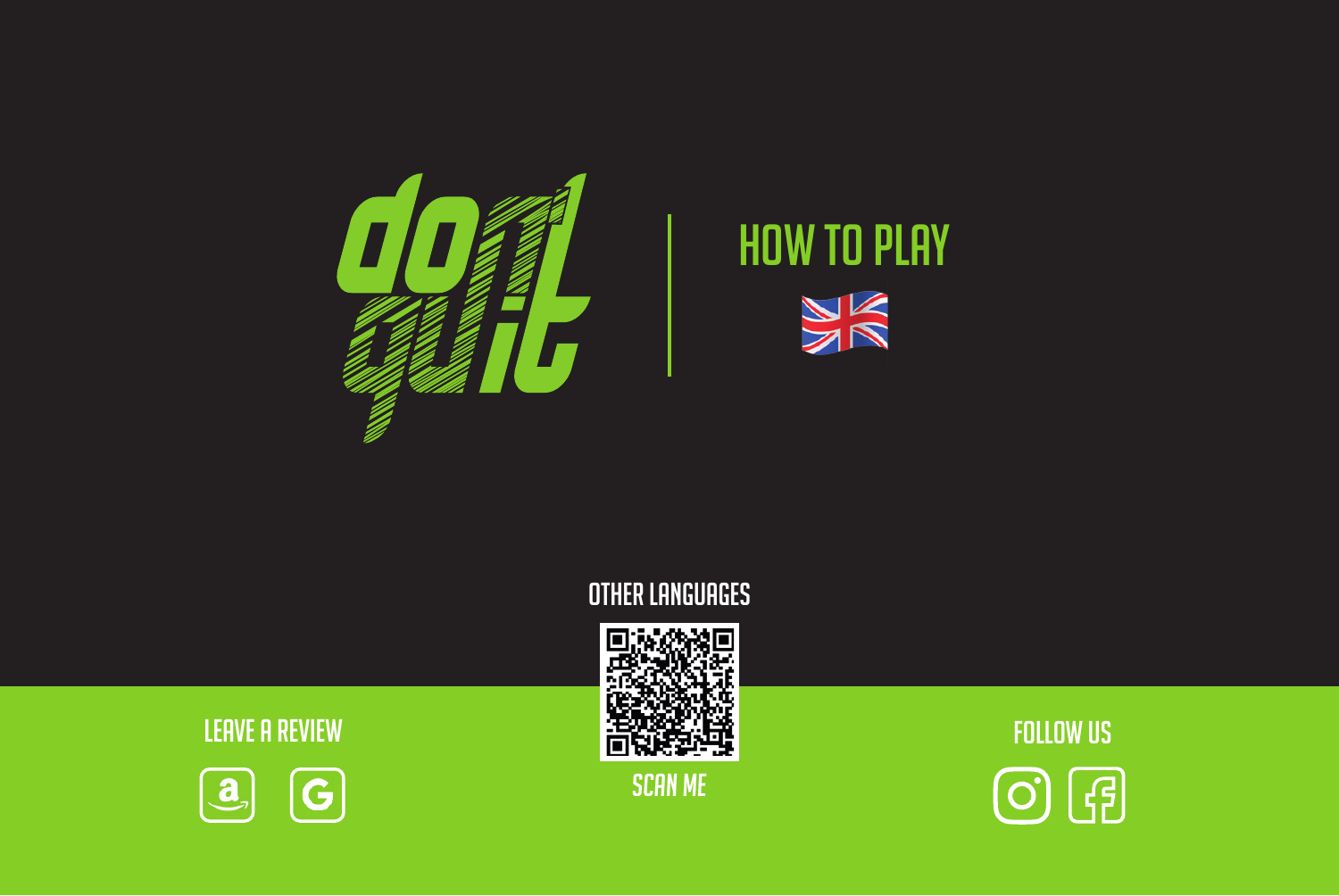## PRINCIPLE & Aim of the Game

Don't Quit is a fitness card game for groups of 2-6 people. Players use training exercises (**Challenges**) to weaken opponents and action cards (**Actions**) to defend themselves or boost attacks. Anybody who does not complete a challenge is eliminated. The winner of the game is the one who makes it through right to the end.

#### **PLAYING TIME**

Each game lasts a maximum of 60 or 90 minutes. The players decide on the duration of the game at the start. If there is still no winner after this time has expired, all the remaining players will start an endurance plank at the same time, with the winner being the player who holds out the longest.

## CHALLENGES

Challenges are training exercises that are performed either for a specified time or with a specified number of repetitions. Instructions for how to play the game correctly can be found at www.dontquitchallenge.de.

#### **BLACK CHALLENGES**

If a player draws a black Challenge, they must play it as soon as its their turn. The black Challenge must be performed by all players including the player who played the card. Actions cannot be used against black Challenges. If a player has several black Challenges in their hand, they must play one of them per round in the order of their choosing. The player's turn ends once the current black Challenge is completed.

## ACTIONS

An Action always corresponds to a single Challenge. In the case of combined Attacks containing two or more Challenges, the attacked (responding) player may choose which of the Challenges the Action applies to. There are two categories of Actions: offensive and defensive. Offensive actions must be used before an attack, while defensive actions are used in response to an attack. Any Action can be countered by another Action. Played Actions are placed on the discard pile.



Hand symbol (defensive Action)



Fist symbol (offensive Action)

**NOTE:** Overview of all the individual actions on p.5.

## **WAVE**

**Setting up:** The wave is made up of all completed challenges (excluding black Challenges and Drills) in the order in which they were performed. If a Challenge (e.g. Push-Ups) has already been placed in the wave, further Challenges of that type must be placed in the discard pile.

**Trigger:** As soon as there are 6 different Challenges in the wave, the wave gets triggered. The timer is paused and all players carry out all of the Challenges from left to right. As soon as a Challenge has been completed by all players, the next Challenge begins. If a player fails to complete a Challenge during a wave, they are eliminated in the same way as during regular play. The level of difficulty is matched to the player with the lowest Level in the game and applies to all players. Once the wave is completed, lay the Challenges on the discard pile and continue the game. No Actions are to be played during the wave.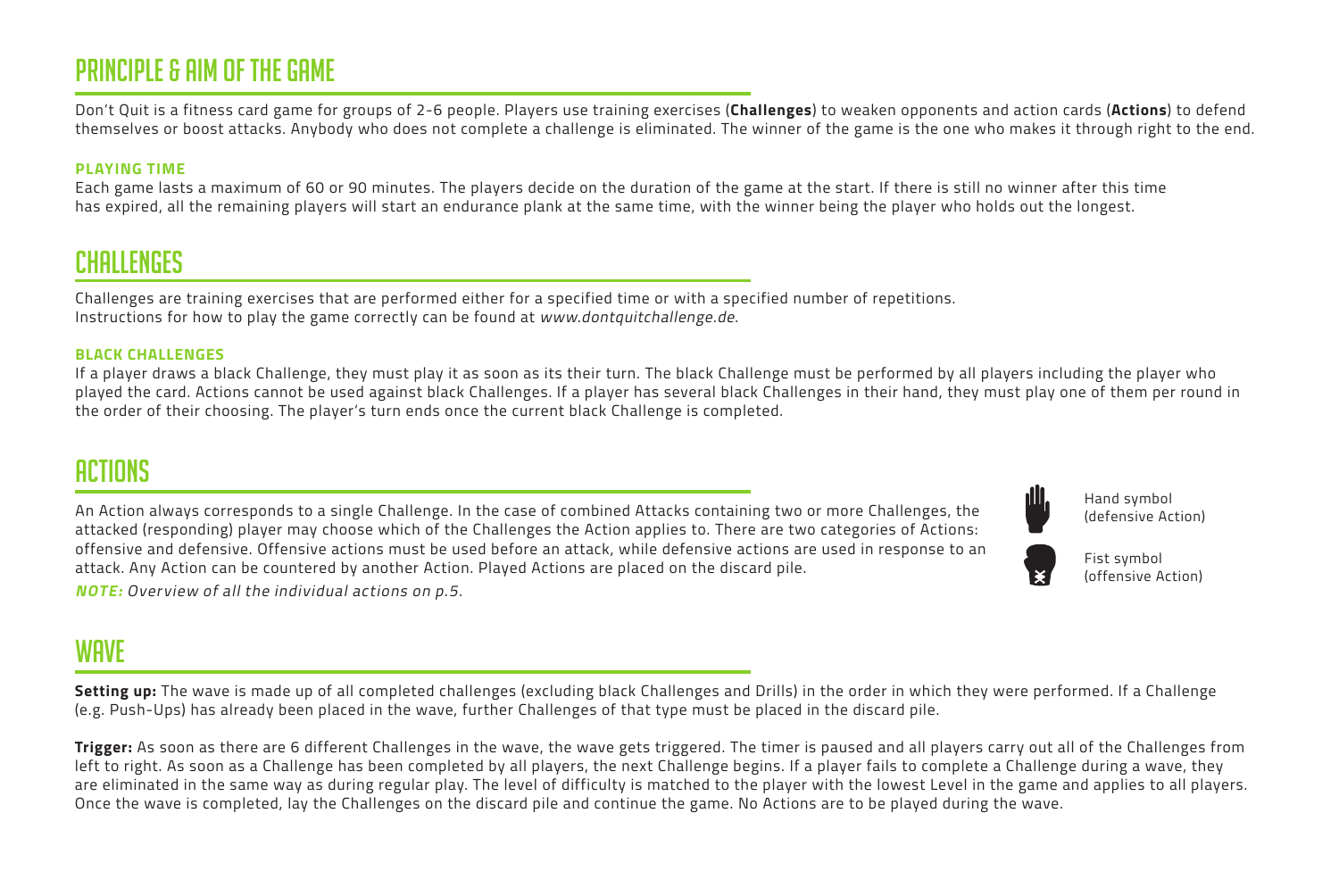

- 50 Challenges
- 20 Actions
- Instructions



## Setting Up the Game



**Choose your level:** Each player chooses a level from 1-4. The higher the level, the more challenging the game. The level selected by each player must be disclosed to the others before the start of the game. During the game, each player must apply their level of choice for all Challenges performed.



**NOTE:** To facilitate a fair, competitive game and optimal training results, choose a difficulty level that corresponds to your current training level.



**4**

**Warm-up:** All players are to perform a short warm-up, e.g. 60 seconds of jumping jacks.

**Shuffle and deal the cards:** The cards are shuffled and each player is dealt six cards. The remaining cards are placed face-down in the centre to form the main deck. Played cards are placed face up on a discard pile.

**Optional step:** Add your own custom rules. Before the start of the game, you may agree a set of special rules that apply for one game only. **For example:** The upgrade occurs every 20 minutes; black Challenges do not apply; certain Actions (e.g. Motivation Boost) are removed before the start of the game. **5**

**Start the upgrade timer:** Set the timer to 30 minutes (or your agreed custom duration) and start it. When the timer runs out, the current Attacker will be allowed to finish their turn. For all remaining players, the level of difficulty is then increased by one (upgrade). Re-start the timer. Beyond level 4, the number of repetitions or seconds should be increased by the "+" value for each successive upgrade. **6**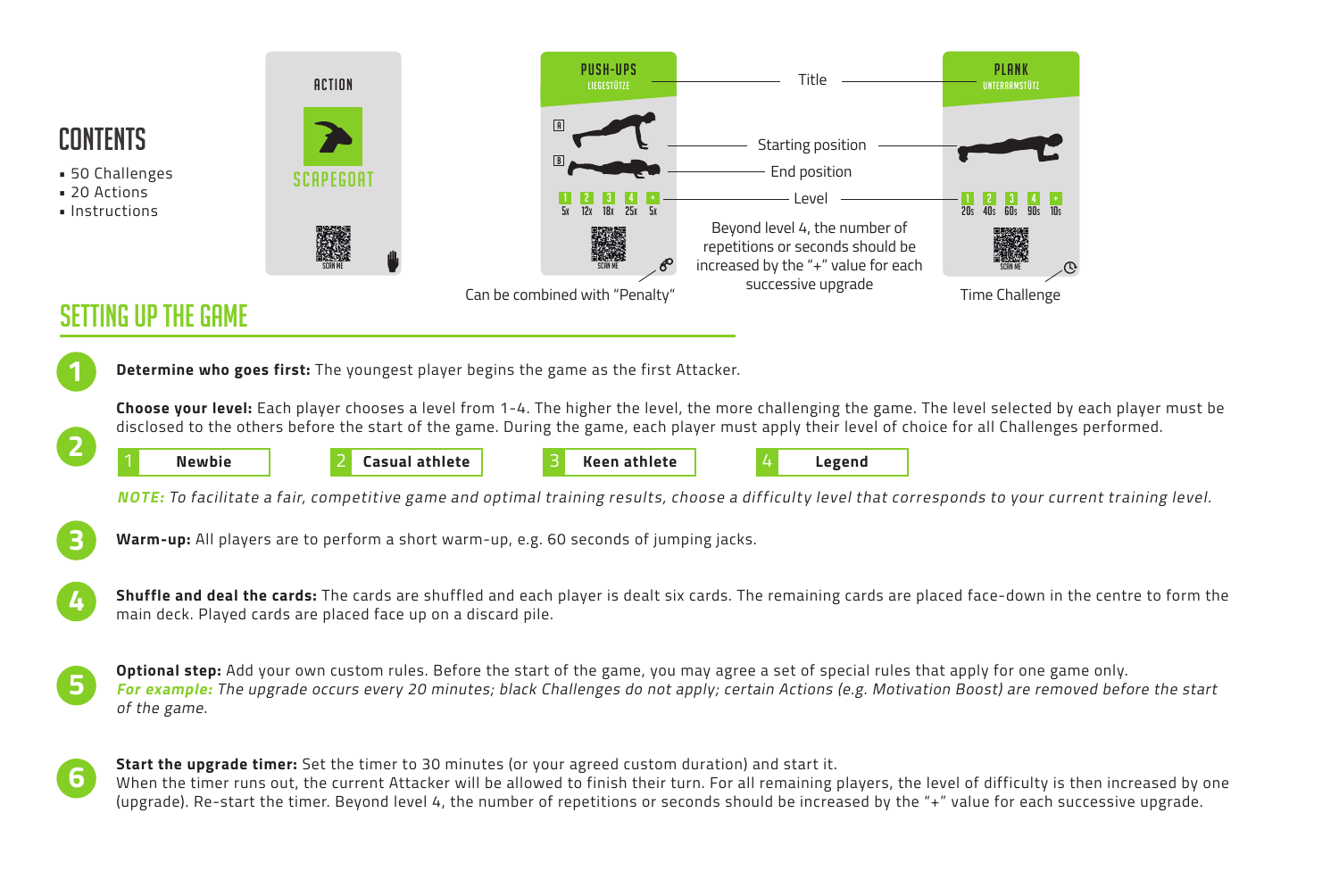## Gameplay



**At the start of a turn:** The active player (Attacker) fills up his hand to 6 cards. If the current player does not have a Challenge in their hand, they must draw and reveal cards from the main deck until they find one. Any Actions drawn must be placed face-up on the discard pile. Once there are no cards left in the main deck, the discard pile must be shuffled and reused.



**Attack:** The Attacker lays down a Challenge. This can also be supplemented by an action. **2-3 player mode:** The Challenge must be performed by the next player clockwise. **4-6 player mode:** The Challenge must be performed by the next player clockwise and by one additional player to be determined by the Attacker. **NOTE:** As soon as the number of players drops below four, the game mode changes automatically.



**Defence:** An 'attacked' player can defend themselves with a corresponding Action from their hand. Any Action played can be countered with a further Action.

**2-3 player mode:** The attacked player can defend themselves with an Action. **4-6 player mode:** Each attacked player can defend themselves with an Action.



**Drill:** Whenever an Attacker issues an attack, they must also select and perform a Challenge of their choosing from their own hand. If they have no Challenges left in their hand, they must also perform the Challenge they used to attack.

**NOTE:** The Drill is not incorporated into the wave and cannot be blocked using an Action.



**Performing the Challenges:** All Challenges not blocked by an Action must now be performed, along with the Drill. The completed Challenges (excluding the Drills) are placed in the wave (see 'wave').



**At the end of a turn:** Moving clockwise, the next player becomes the Attacker and begins their turn.

**NOTE:** A player must never perform the same Challenge twice during a single turn. If this situation arises (e.g. as a result of an Action), the player is only required to perform the Challenge once. This ensures that a player never does the same training exercise multiple times during a single turn.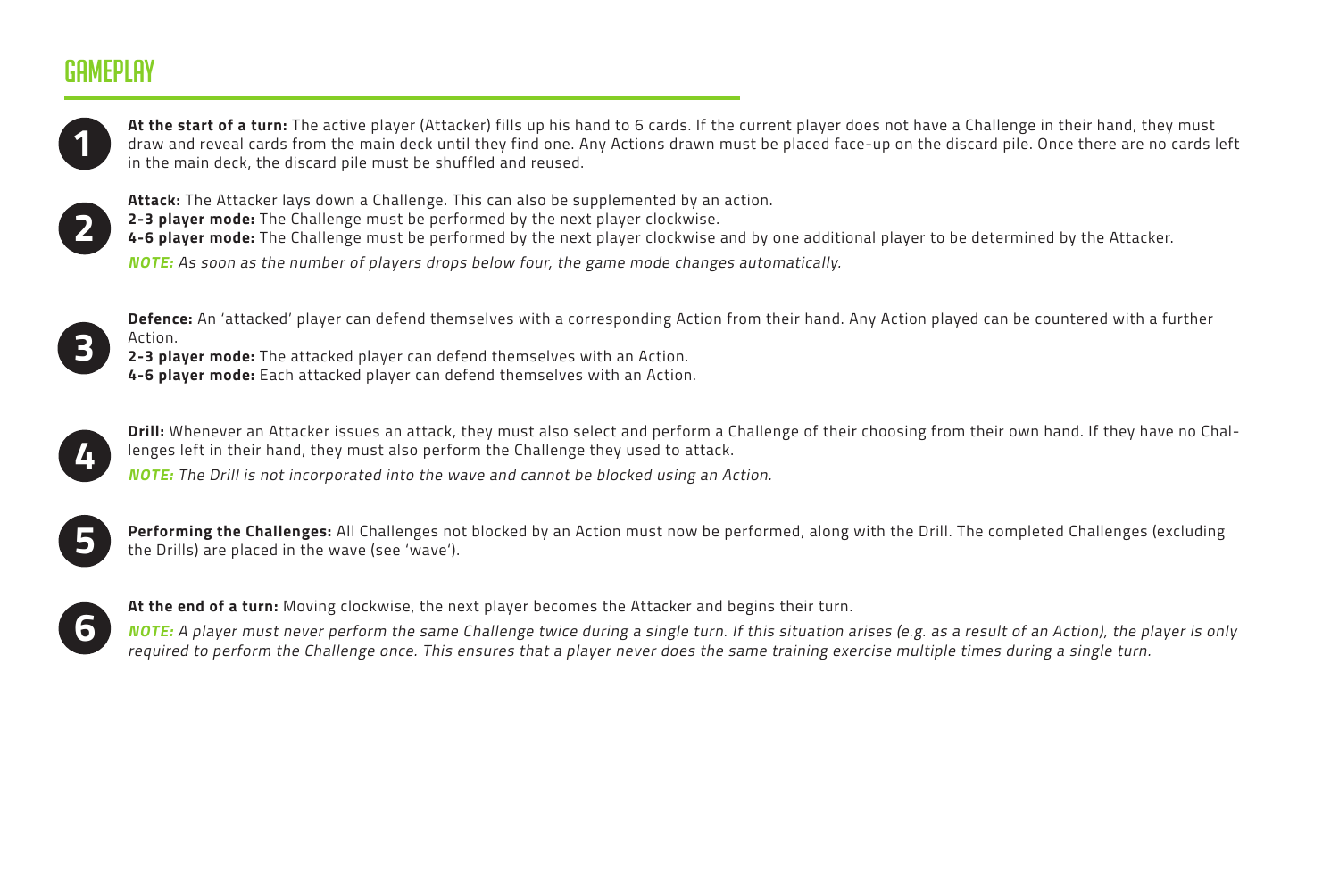## Overview of ACTIONS

#### **COMBO**

The combination can be used to bundle two challenges for a double attack. These must be executed in the order played. A double attack cannot contain the same type of Challenge more than once. **NOTE:** It is not possible to combine black Challenges with each other or with other Challenges.

**LAST CHANCE**

Allows an attacked player to block a Challenge in the current attack. Draw cards from the main deck until a new Challenge is found and then perform it. **NOTE:** Any black Challenges and Actions drawn must be placed on the discard pile.



#### **MOTIVATION BOOST**

As soon as a player draws a Motivation Boost, they must show the card and begin participating in the Challenges issued to all other players, including any combined attacks. The Motivation Boost remains active until the next wave gets triggered and can then be passed on to any other player. The card is only removed from the game when the relevant player is eliminated or when only two players remain. **NOTE:** The Motivation Boost does not apply to Drills or Challenges blocked by Actions.



#### **REST**

Blocks a particular Challenge. In the case of a double attack, it is only possible to block one of the two Challenges.



#### **REVENGE**

Turns the Challenge back on the Attacker and allows the responding player to add an additional Challenge from their own hand. **NOTE:** The Challenge added by the responding player cannot be the same as the original Challenge.



#### **PENALTY**

Requires the player performing the current Challenge to hold the final position for an additional 10 seconds upon completing the last repetition. This is necessary in order to complete the Challenge successfully.

**NOTE:** Only Challenges marked with the Penalty symbol can be combined with this card.



### **SCAPEGOAT**

Allows an attacked player to pass a Challenge to any other player instead of performing it themselves.



#### **SWAP**

Allows a player to swap a Challenge set by an attacker for a Challenge of their choice from their own hand.



#### **TRAINING PARTNER**

The Attacker must choose either to perform the Challenge alongside their target or to cancel the attack altogether.

**NOTE:** If the Attacker chooses to join in with the Challenge, both players must perform it at their respective difficulty levels.